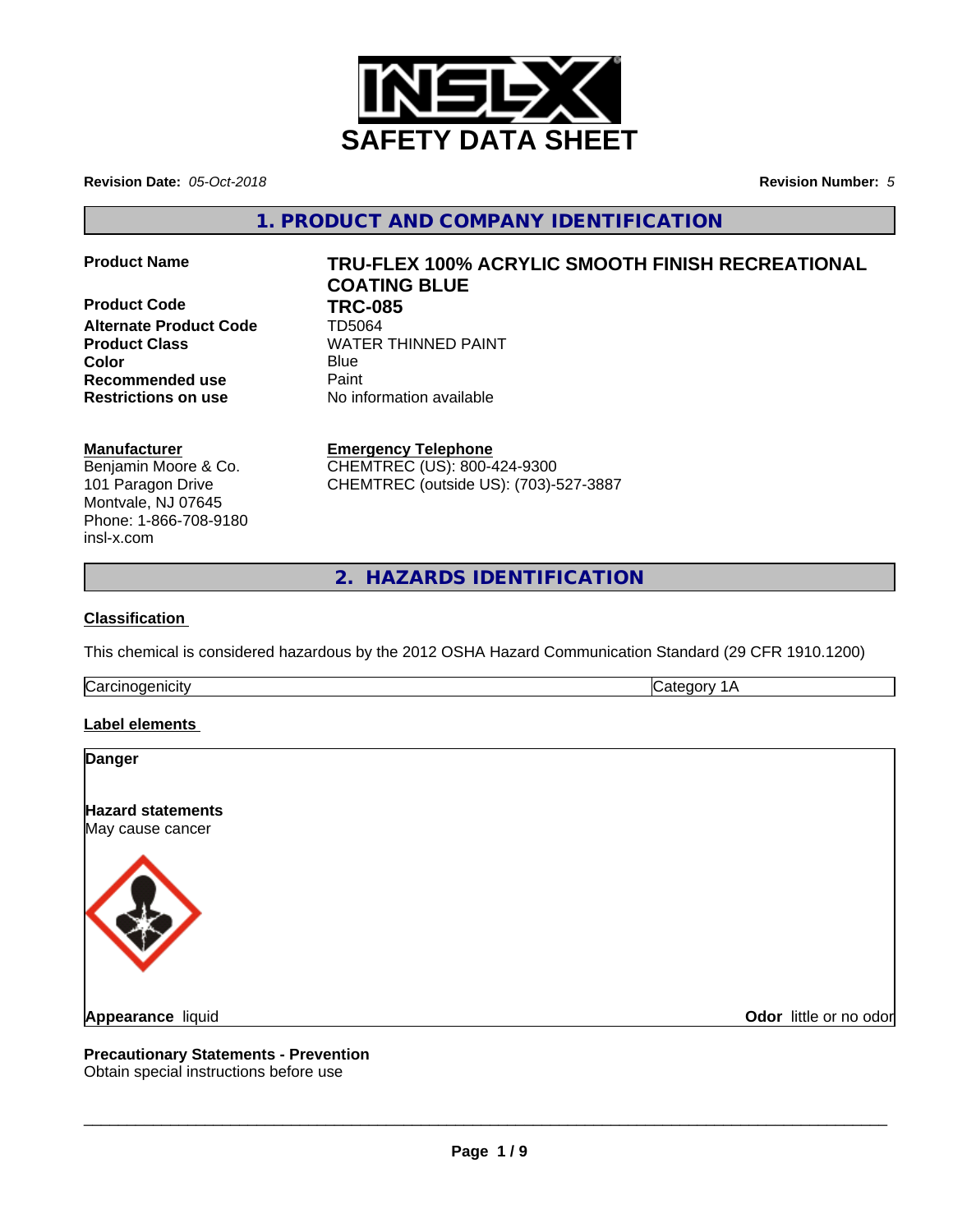Do not handle until all safety precautions have been read and understood Use personal protective equipment as required

#### **Precautionary Statements - Response**

IF exposed or concerned: Get medical advice/attention

#### **Precautionary Statements - Storage**

Store locked up

#### **Precautionary Statements - Disposal**

Dispose of contents/container to an approved waste disposal plant

#### **Hazards not otherwise classified (HNOC)**

Not applicable

#### **Other information**

No information available

# **3. COMPOSITION INFORMATION ON COMPONENTS**

| <b>Chemical name</b>            | CAS No.       | Weight-% |
|---------------------------------|---------------|----------|
| Nepheline svenite               | 37244-96-5    |          |
| Talc                            | 14807-96-6    | ١U       |
| Titanium dioxide                | 13463-67-7    |          |
| Propylene glycol                | $57 - 55 - 6$ |          |
| 2-Amino-2-methly-1-propanol     | 124-68-5      | 0.5      |
| Silica, crystalline             | 14808-60-7    | 0.5      |
| Sodium C14-C16 olefin sulfonate | 68439-57-6    | 0.5      |

## **4. FIRST AID MEASURES**

| <b>General Advice</b>                            | No hazards which require special first aid measures.                                                     |
|--------------------------------------------------|----------------------------------------------------------------------------------------------------------|
| <b>Eye Contact</b>                               | Rinse thoroughly with plenty of water for at least 15 minutes and consult a<br>physician.                |
| <b>Skin Contact</b>                              | Wash off immediately with soap and plenty of water while removing all<br>contaminated clothes and shoes. |
| <b>Inhalation</b>                                | Move to fresh air. If symptoms persist, call a physician.                                                |
| Ingestion                                        | Clean mouth with water and afterwards drink plenty of water. Consult a physician<br>if necessary.        |
| <b>Most Important</b><br><b>Symptoms/Effects</b> | None known.                                                                                              |
| <b>Notes To Physician</b>                        | Treat symptomatically.                                                                                   |
|                                                  | 5. FIRE-FIGHTING MEASURES                                                                                |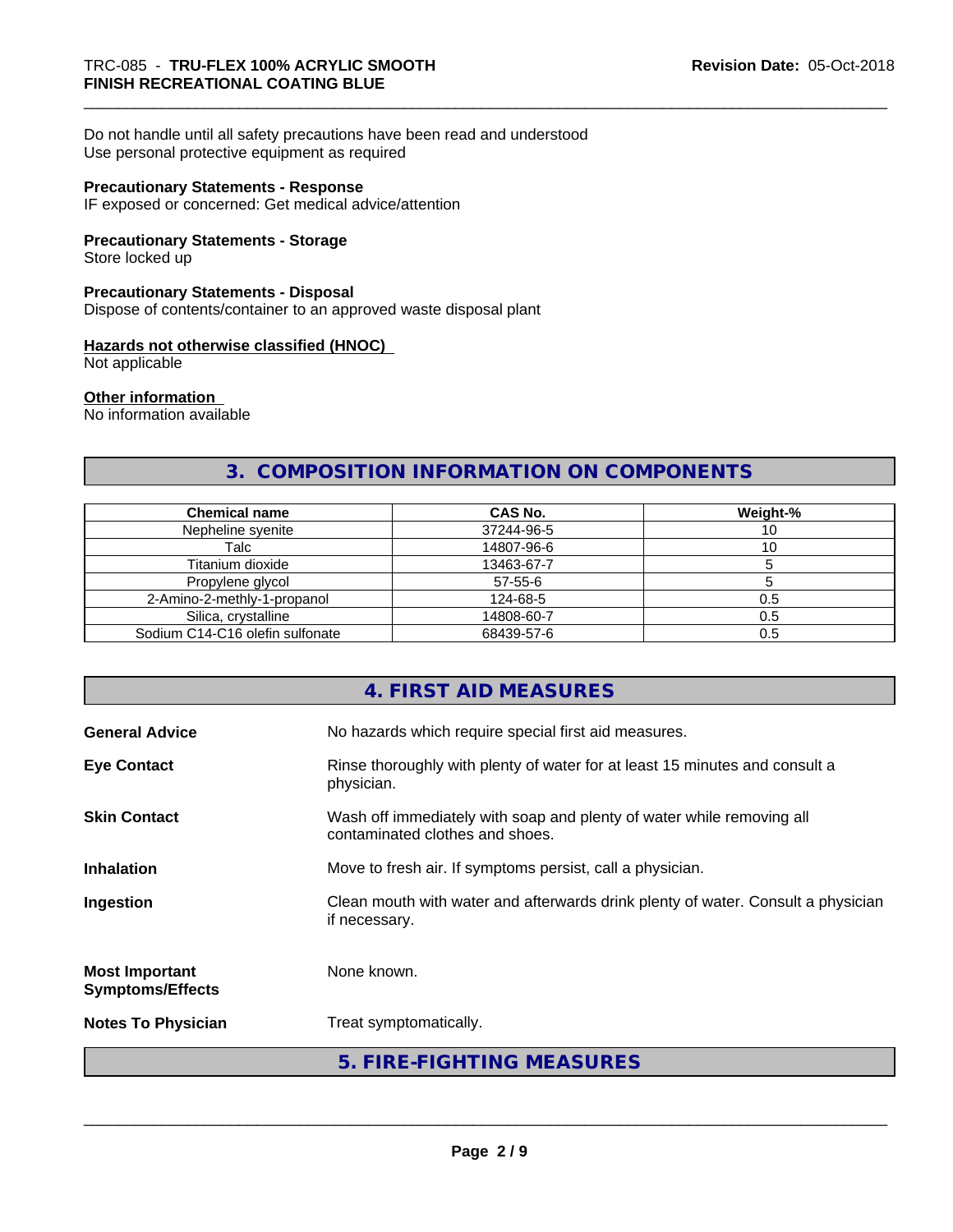| <b>Suitable Extinguishing Media</b>                                                                                                    |                        |                                                                      | Use extinguishing measures that are appropriate to local<br>circumstances and the surrounding environment.      |
|----------------------------------------------------------------------------------------------------------------------------------------|------------------------|----------------------------------------------------------------------|-----------------------------------------------------------------------------------------------------------------|
| <b>Protective Equipment And Precautions For</b><br><b>Firefighters</b>                                                                 |                        | and full protective gear.                                            | As in any fire, wear self-contained breathing apparatus<br>pressure-demand, MSHA/NIOSH (approved or equivalent) |
| <b>Specific Hazards Arising From The Chemical</b><br><b>Sensitivity To Mechanical Impact</b><br><b>Sensitivity To Static Discharge</b> |                        | Closed containers may rupture if exposed to fire or<br>extreme heat. |                                                                                                                 |
|                                                                                                                                        |                        | No                                                                   |                                                                                                                 |
|                                                                                                                                        |                        | No.                                                                  |                                                                                                                 |
| <b>Flash Point Data</b><br>Flash Point (°F)<br>Flash Point (°C)<br><b>Method</b>                                                       |                        | Not applicable<br>Not applicable<br>Not applicable                   |                                                                                                                 |
| <b>Flammability Limits In Air</b>                                                                                                      |                        |                                                                      |                                                                                                                 |
| Lower flammability limit:<br><b>Upper flammability limit:</b>                                                                          |                        | Not applicable<br>Not applicable                                     |                                                                                                                 |
| <b>NFPA</b><br>Health: 1                                                                                                               | <b>Flammability: 0</b> | <b>Instability: 0</b>                                                | Special: Not Applicable                                                                                         |

#### **NFPA Legend**

- 0 Not Hazardous
- 1 Slightly
- 2 Moderate
- 3 High
- 4 Severe

*The ratings assigned are only suggested ratings, the contractor/employer has ultimate responsibilities for NFPA ratings where this system is used.*

*Additional information regarding the NFPA rating system is available from the National Fire Protection Agency (NFPA) at www.nfpa.org.*

|                                  | 6. ACCIDENTAL RELEASE MEASURES                                                                       |
|----------------------------------|------------------------------------------------------------------------------------------------------|
| <b>Personal Precautions</b>      | Avoid contact with skin, eyes and clothing. Ensure adequate ventilation.                             |
| <b>Other Information</b>         | Prevent further leakage or spillage if safe to do so.                                                |
| <b>Environmental precautions</b> | See Section 12 for additional Ecological Information.                                                |
| <b>Methods for Cleaning Up</b>   | Soak up with inert absorbent material. Sweep up and shovel into suitable<br>containers for disposal. |

**7. HANDLING AND STORAGE**

Handling **Handling Avoid contact with skin, eyes and clothing. Avoid breathing vapors, spray mists or** sanding dust. In case of insufficient ventilation, wear suitable respiratory equipment.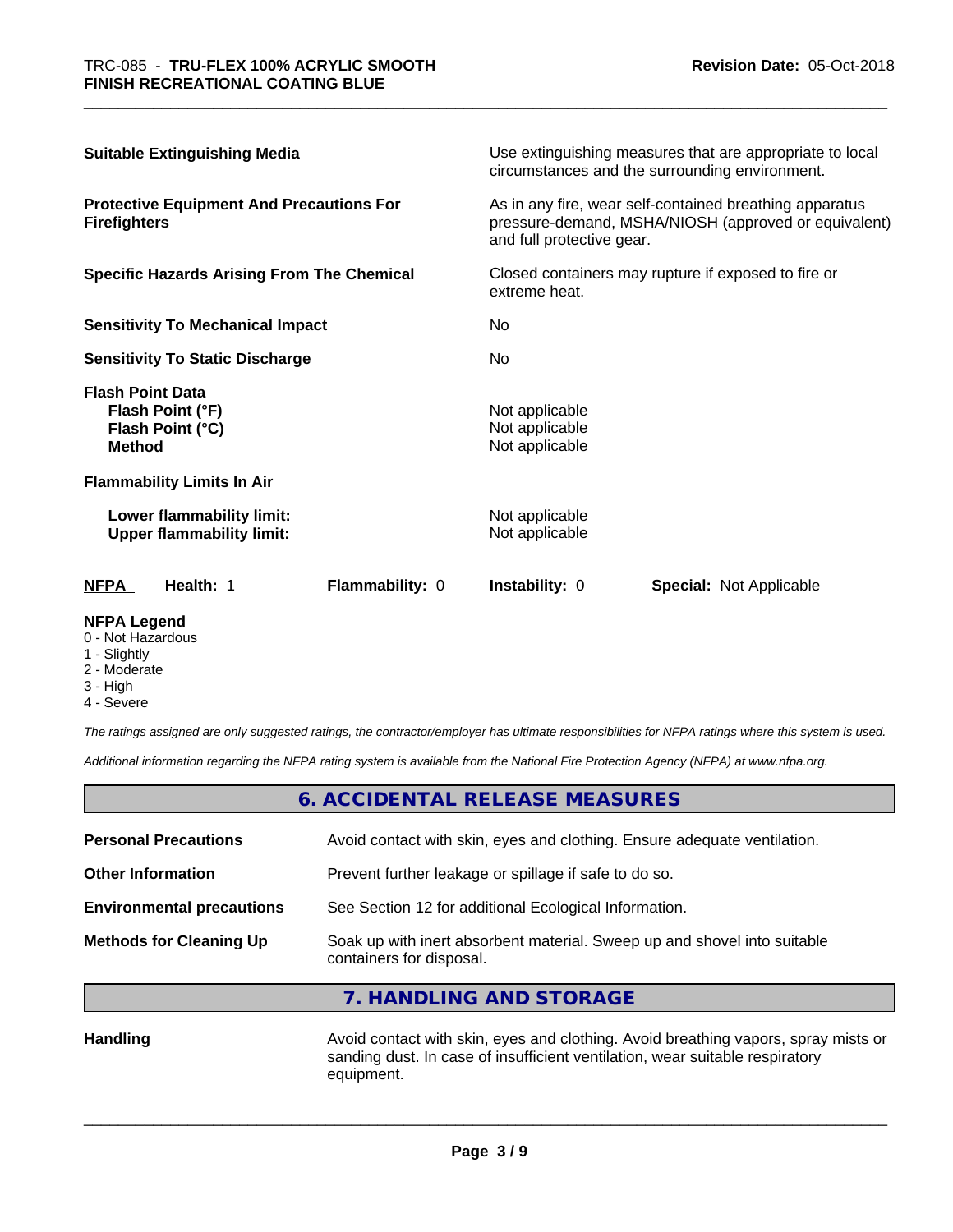**Storage** Keep container tightly closed. Keep out of the reach of children.

**Incompatible Materials** No information available

## **8. EXPOSURE CONTROLS/PERSONAL PROTECTION**

#### **Exposure Limits**

| <b>Chemical name</b> | <b>ACGIH TLV</b>                       | <b>OSHA PEL</b>                   |
|----------------------|----------------------------------------|-----------------------------------|
| Talc                 | <b>TWA</b><br>$\degree$ ma/m $\degree$ | <b>TWA</b><br>20 mppcf            |
| Titanium dioxide     | <b>TWA</b><br>،0 ma/m <sup>3</sup>     | <b>TWA</b><br>$15 \text{ ma/m}^3$ |
| Silica, crystalline  | TWA<br>$0.025$ mg/m $3$ -              |                                   |

#### **Legend**

ACGIH - American Conference of Governmental Industrial Hygienists Exposure Limits OSHA - Occupational Safety & Health Administration Exposure Limits N/E - Not Established

| Ensure adequate ventilation, especially in confined areas.                                                                          |  |
|-------------------------------------------------------------------------------------------------------------------------------------|--|
|                                                                                                                                     |  |
| Safety glasses with side-shields.                                                                                                   |  |
| Protective gloves and impervious clothing.                                                                                          |  |
| In case of insufficient ventilation wear suitable respiratory equipment.                                                            |  |
| Avoid contact with skin, eyes and clothing. Remove and wash contaminated<br>clothing before re-use. Wash thoroughly after handling. |  |
|                                                                                                                                     |  |

## **9. PHYSICAL AND CHEMICAL PROPERTIES**

| Appearance                        | liquid                   |
|-----------------------------------|--------------------------|
| Odor                              | little or no odor        |
| <b>Odor Threshold</b>             | No information available |
| Density (Ibs/gal)                 | $9.9 - 10.0$             |
| <b>Specific Gravity</b>           | $1.18 - 1.20$            |
| рH                                | No information available |
| <b>Viscosity (cps)</b>            | No information available |
| Solubility(ies)                   | No information available |
| <b>Water solubility</b>           | No information available |
| <b>Evaporation Rate</b>           | No information available |
| Vapor pressure @20 °C (kPa)       | No information available |
| Vapor density                     | No information available |
| Wt. % Solids                      | $35 - 45$                |
| Vol. % Solids                     | $20 - 30$                |
| Wt. % Volatiles                   | $55 - 65$                |
| Vol. % Volatiles                  | 70 - 80                  |
| <b>VOC Regulatory Limit (g/L)</b> | < 100                    |
| <b>Boiling Point (°F)</b>         | 212                      |
| <b>Boiling Point (°C)</b>         | 100                      |
| <b>Freezing Point (°F)</b>        | 32                       |
| <b>Freezing Point (°C)</b>        | 0                        |
| Flash Point (°F)                  | Not applicable           |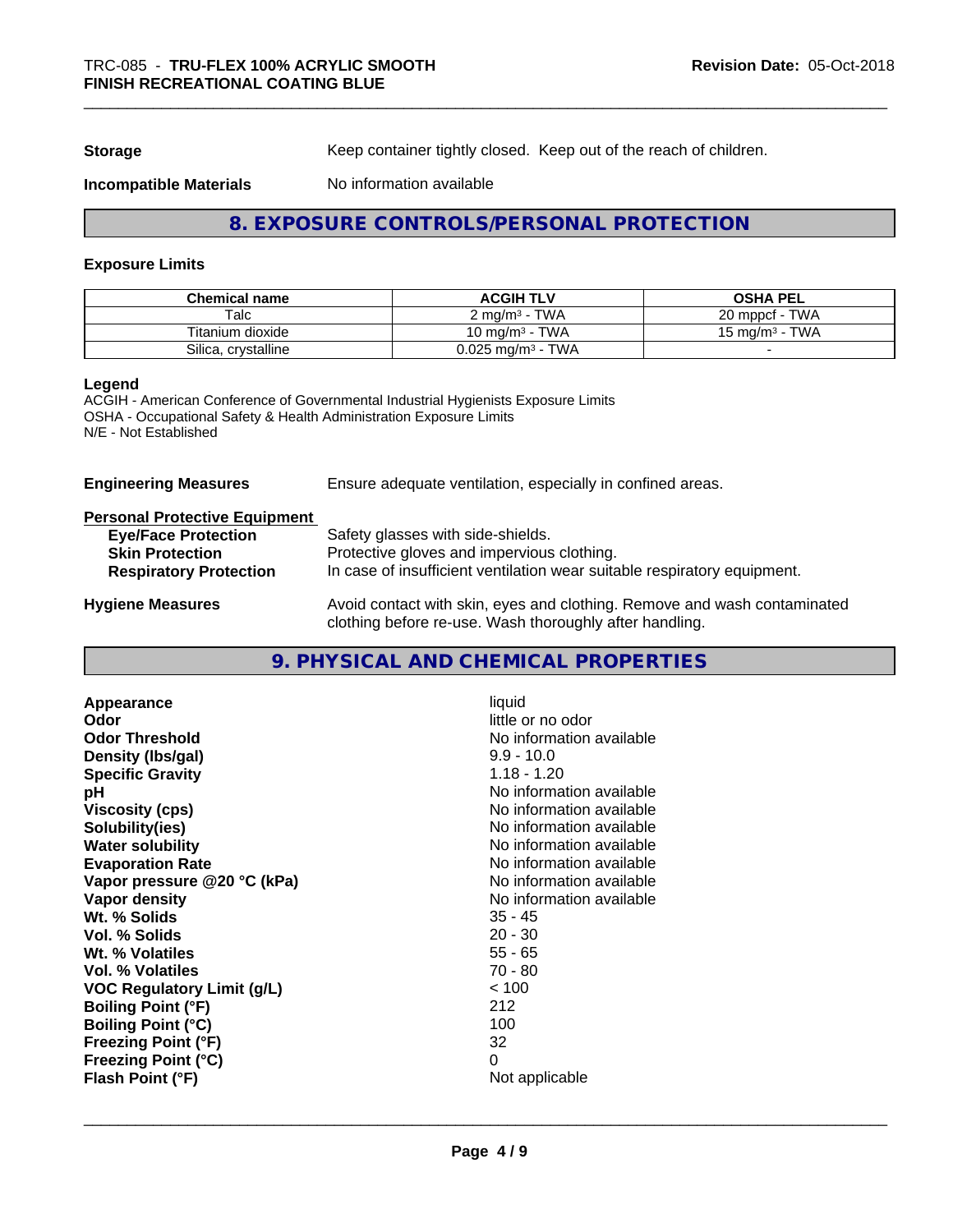**Flash Point (°C)**<br> **Method**<br> **Method**<br>
Not applicable **Flammability (solid, gas)**<br> **Contains Upper flammability limit:**<br>
Upper flammability limit:<br>
Not applicable **Upper flammability limit:**<br> **Lower flammability limit:**<br>
Not applicable<br>
Not applicable **Lower flammability limit:**<br> **Autoignition Temperature (°F)**<br>
Mo information available Autoignition Temperature (°F)<br>
Autoignition Temperature (°C)<br>
No information available **Autoignition Temperature (°C)**<br> **Decomposition Temperature (°F)** No information available **Decomposition Temperature (°F)**<br> **Decomposition Temperature (°C)**<br>
No information available **Decomposition Temperature (°C) Partition coefficient Contract Contract Contract Contract Contract Contract Contract Contract Contract Contract Contract Contract Contract Contract Contract Contract Contract Contract Contract Contract Contract Contract** 

**Not applicable**<br>**Not applicable** 

# **10. STABILITY AND REACTIVITY**

| <b>Reactivity</b>                       | Not Applicable                           |
|-----------------------------------------|------------------------------------------|
| <b>Chemical Stability</b>               | Stable under normal conditions.          |
| <b>Conditions to avoid</b>              | Prevent from freezing.                   |
| <b>Incompatible Materials</b>           | No materials to be especially mentioned. |
| <b>Hazardous Decomposition Products</b> | None under normal use.                   |
| Possibility of hazardous reactions      | None under normal conditions of use.     |

## **11. TOXICOLOGICAL INFORMATION**

| <b>Product Information</b>                                                                                                  |                                                                                                                                                                                                                                                                                                                                           |
|-----------------------------------------------------------------------------------------------------------------------------|-------------------------------------------------------------------------------------------------------------------------------------------------------------------------------------------------------------------------------------------------------------------------------------------------------------------------------------------|
| Information on likely routes of exposure                                                                                    |                                                                                                                                                                                                                                                                                                                                           |
|                                                                                                                             | <b>Principal Routes of Exposure</b> Eye contact, skin contact and inhalation.                                                                                                                                                                                                                                                             |
| <b>Acute Toxicity</b>                                                                                                       |                                                                                                                                                                                                                                                                                                                                           |
| <b>Product Information</b>                                                                                                  | No information available                                                                                                                                                                                                                                                                                                                  |
|                                                                                                                             | Symptoms related to the physical, chemical and toxicological characteristics                                                                                                                                                                                                                                                              |
| <b>Symptoms</b>                                                                                                             | No information available                                                                                                                                                                                                                                                                                                                  |
|                                                                                                                             | Delayed and immediate effects as well as chronic effects from short and long-term exposure                                                                                                                                                                                                                                                |
| Eye contact<br><b>Skin contact</b><br><b>Inhalation</b><br>Ingestion<br><b>Sensitization</b><br><b>Neurological Effects</b> | May cause slight irritation.<br>Substance may cause slight skin irritation. Prolonged or repeated contact may dry<br>skin and cause irritation.<br>May cause irritation of respiratory tract.<br>Ingestion may cause gastrointestinal irritation, nausea, vomiting and diarrhea.<br>No information available<br>No information available. |
| <b>Mutagenic Effects</b><br><b>Reproductive Effects</b><br><b>Developmental Effects</b>                                     | No information available.<br>No information available.<br>No information available.                                                                                                                                                                                                                                                       |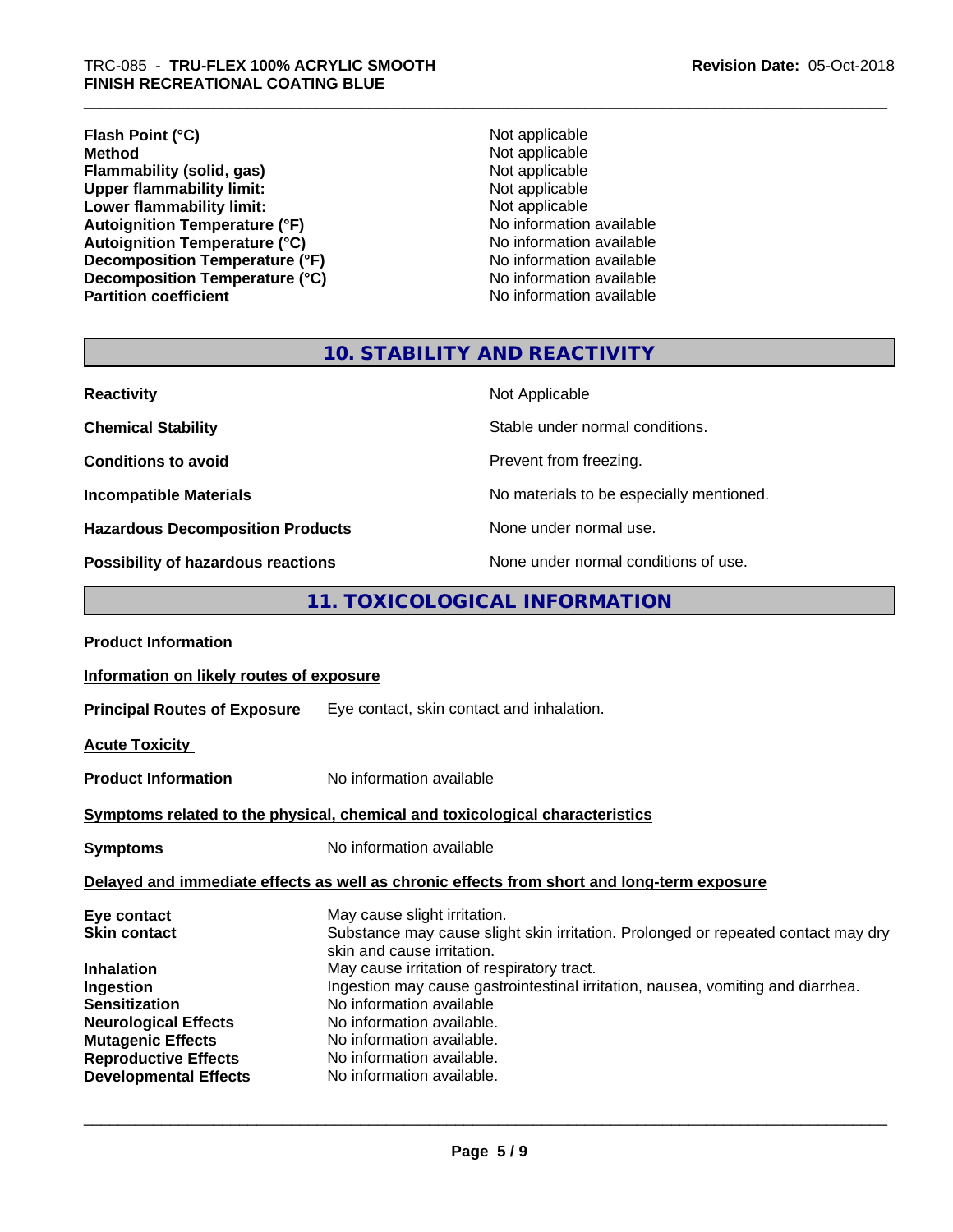| <b>Target organ effects</b> | No information available.                                                  |
|-----------------------------|----------------------------------------------------------------------------|
| STOT - single exposure      | No information available.                                                  |
| STOT - repeated exposure    | Causes damage to organs through prolonged or repeated exposure if inhaled. |
| Other adverse effects       | No information available.                                                  |
| <b>Aspiration Hazard</b>    | No information available                                                   |

#### **Numerical measures of toxicity**

**The following values are calculated based on chapter 3.1 of the GHS document**

| <b>ATEmix (oral)</b>   | 95029         |
|------------------------|---------------|
| <b>ATEmix (dermal)</b> | 2024871 mg/kg |

#### **Component Information**

Titanium dioxide LD50 Oral: > 10000 mg/kg (Rat) Propylene glycol LD50 Oral: 20000 mg/kg (Rat) LD50 Dermal: 20800 mg/kg (Rabbit) Silica, crystalline LD50 Oral: 500 mg/kg (Rat)

#### **Carcinogenicity**

*The information below indicateswhether each agency has listed any ingredient as a carcinogen:.*

| <b>Chemical name</b> | <b>IARC</b>          | <b>NTP</b>  | <b>OSHA</b> |
|----------------------|----------------------|-------------|-------------|
|                      | 2B - Possible Human  |             | Listed      |
| Titanium dioxide     | Carcinoɑen           |             |             |
|                      | . - Human Carcinogen | Known Human | Listed      |
| Silica, crystalline  |                      | Carcinogen  |             |

• Crystalline Silica has been determined to be carcinogenic to humans by IARC (1) when in respirable form. Risk of cancer depends on duration and level of inhalation exposure to spray mist or dust from sanding the dried paint.

• Although IARC has classified titanium dioxide as possibly carcinogenic to humans (2B), their summary concludes: "No significant exposure to titanium dioxide is thought to occur during the use of products in which titanium dioxide is bound to other materials, such as paint."

#### **Legend**

IARC - International Agency for Research on Cancer NTP - National Toxicity Program OSHA - Occupational Safety & Health Administration

**12. ECOLOGICAL INFORMATION**

## **Ecotoxicity Effects**

The environmental impact of this product has not been fully investigated.

#### **Product Information**

## **Acute Toxicity to Fish**

No information available

#### **Acute Toxicity to Aquatic Invertebrates**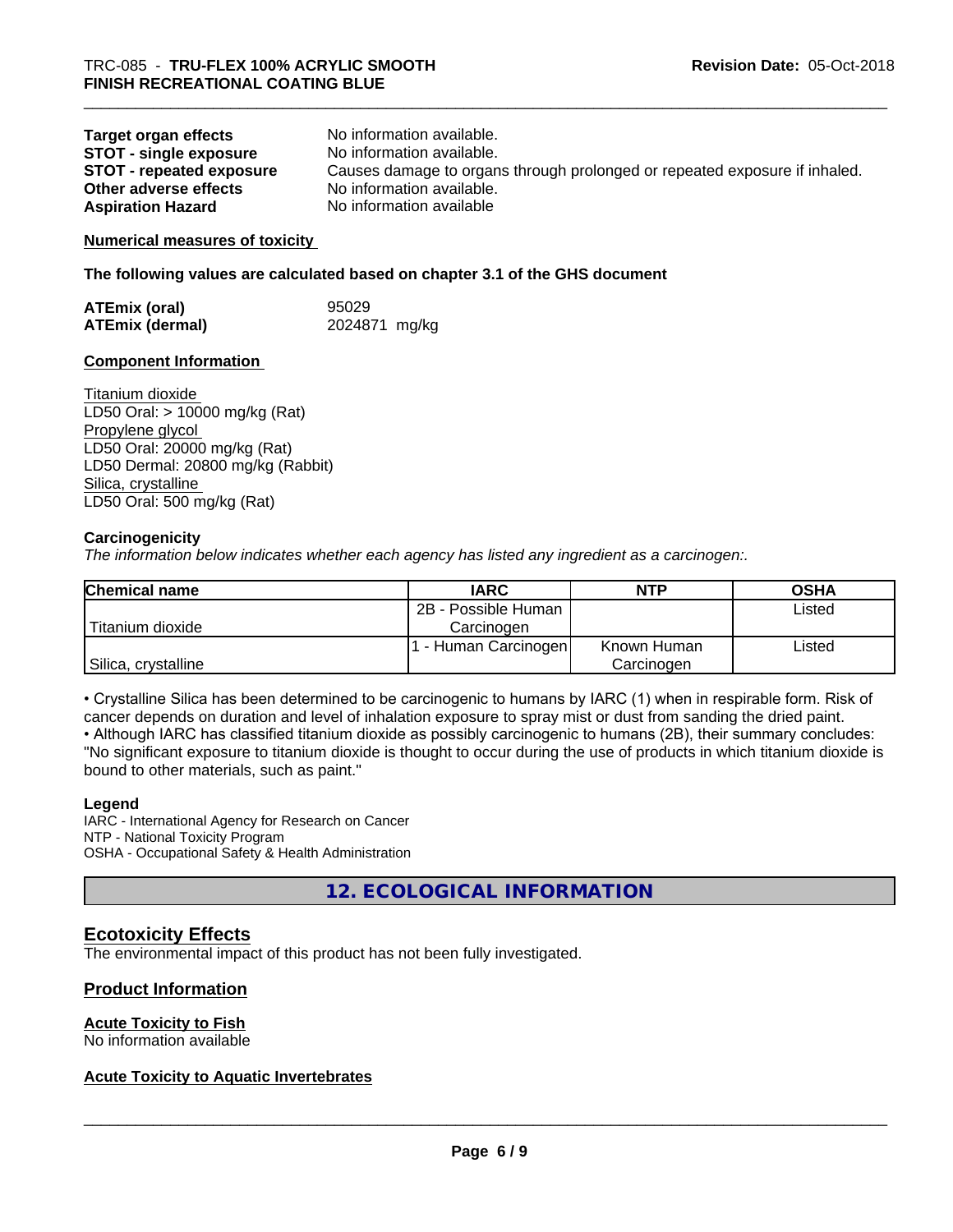#### No information available

## **Acute Toxicity to Aquatic Plants**

No information available

#### **Persistence / Degradability**

No information available.

#### **Bioaccumulation**

No information available.

#### **Mobility in Environmental Media**

No information available.

#### **Ozone**

No information available

## **Component Information**

#### **Acute Toxicity to Fish**

Titanium dioxide  $LCS0: > 1000$  mg/L (Fathead Minnow - 96 hr.) Propylene glycol LC50: 710 mg/L (Fathead Minnow - 96 hr.)

#### **Acute Toxicity to Aquatic Invertebrates**

Propylene glycol EC50: > 10000 mg/L (Daphnia magna - 24 hr.)

#### **Acute Toxicity to Aquatic Plants**

No information available

|                              | 13. DISPOSAL CONSIDERATIONS                                                                                                                                                                                               |
|------------------------------|---------------------------------------------------------------------------------------------------------------------------------------------------------------------------------------------------------------------------|
| <b>Waste Disposal Method</b> | Dispose of in accordance with federal, state, and local regulations. Local<br>requirements may vary, consult your sanitation department or state-designated<br>environmental protection agency for more disposal options. |
|                              | <b>14. TRANSPORT INFORMATION</b>                                                                                                                                                                                          |
| <b>DOT</b>                   | Not regulated                                                                                                                                                                                                             |
| <b>ICAO/IATA</b>             | Not regulated                                                                                                                                                                                                             |
| <b>IMDG/IMO</b>              | Not regulated                                                                                                                                                                                                             |
|                              | <b>15. REGULATORY INFORMATION</b>                                                                                                                                                                                         |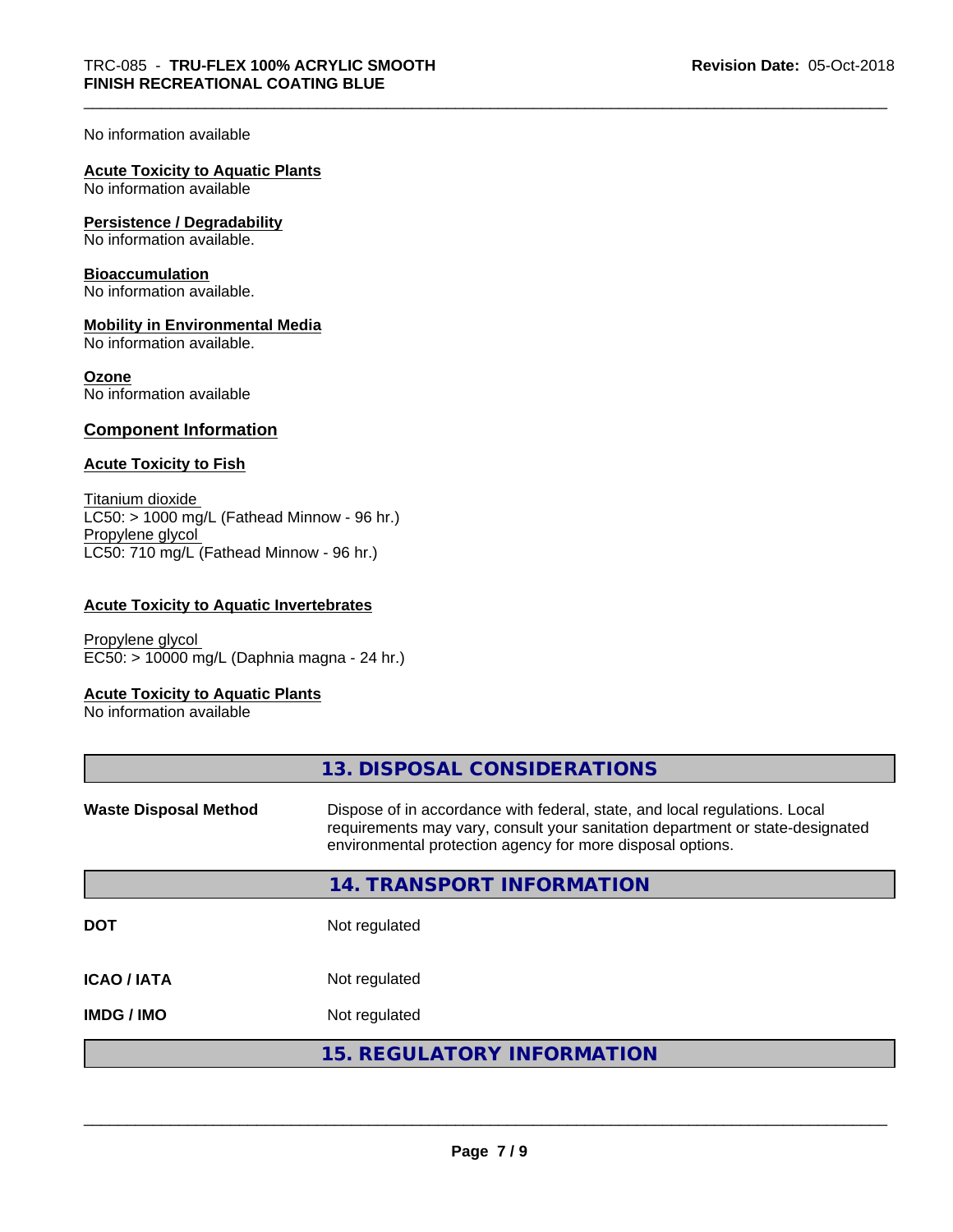## **International Inventories**

| <b>TSCA: United States</b> | Yes - All components are listed or exempt. |
|----------------------------|--------------------------------------------|
| <b>DSL: Canada</b>         | Yes - All components are listed or exempt. |

## **Federal Regulations**

#### **SARA 311/312 hazardous categorization**

| Acute health hazard               | Nο  |
|-----------------------------------|-----|
| Chronic Health Hazard             | Yes |
| Fire hazard                       | Nο  |
| Sudden release of pressure hazard | N٥  |
| Reactive Hazard                   | N٥  |

#### **SARA 313**

Section 313 of Title III of the Superfund Amendments and Reauthorization Act of 1986 (SARA). This product contains a chemical or chemicals which are subject to the reporting requirements of the Act and Title 40 of the Code of Federal Regulations, Part 372:

*None*

#### **Clean Air Act,Section 112 Hazardous Air Pollutants (HAPs) (see 40 CFR 61)**

This product contains the following HAPs:

*None*

## **US State Regulations**

#### **California Proposition 65**

**A WARNING:** Cancer and Reproductive Harm– www.P65warnings.ca.gov

#### **State Right-to-Know**

| <b>Chemical name</b>   | <b>Massachusetts</b> | <b>New Jersey</b> | Pennsylvania |
|------------------------|----------------------|-------------------|--------------|
| alc                    |                      |                   |              |
| Titanium dioxide       |                      |                   |              |
| Silica.<br>crystalline |                      |                   |              |

**Legend**

X - Listed

## **16. OTHER INFORMATION**

**HMIS** - **Health:** 1\* **Flammability:** 0 **Reactivity:** 0 **PPE:** -

 $\overline{\phantom{a}}$  ,  $\overline{\phantom{a}}$  ,  $\overline{\phantom{a}}$  ,  $\overline{\phantom{a}}$  ,  $\overline{\phantom{a}}$  ,  $\overline{\phantom{a}}$  ,  $\overline{\phantom{a}}$  ,  $\overline{\phantom{a}}$  ,  $\overline{\phantom{a}}$  ,  $\overline{\phantom{a}}$  ,  $\overline{\phantom{a}}$  ,  $\overline{\phantom{a}}$  ,  $\overline{\phantom{a}}$  ,  $\overline{\phantom{a}}$  ,  $\overline{\phantom{a}}$  ,  $\overline{\phantom{a}}$ 

**HMIS Legend**

0 - Minimal Hazard